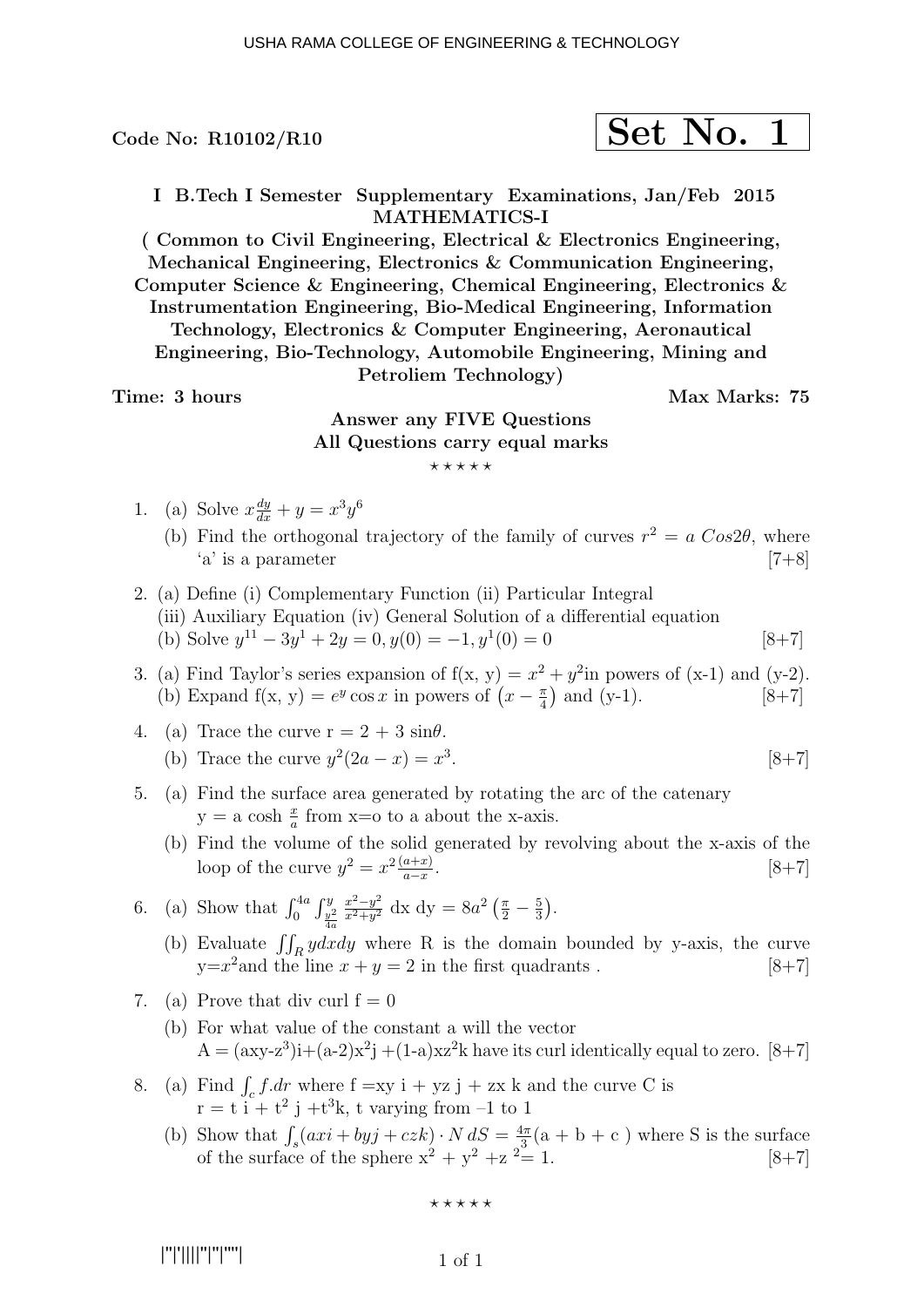$$
\fbox{Set No. 2}
$$

I B.Tech I Semester Supplementary Examinations, Jan/Feb 2015 MATHEMATICS-I

( Common to Civil Engineering, Electrical & Electronics Engineering, Mechanical Engineering, Electronics & Communication Engineering, Computer Science & Engineering, Chemical Engineering, Electronics & Instrumentation Engineering, Bio-Medical Engineering, Information Technology, Electronics & Computer Engineering, Aeronautical Engineering, Bio-Technology, Automobile Engineering, Mining and Petroliem Technology)

#### Time: 3 hours Max Marks: 75

## Answer any FIVE Questions All Questions carry equal marks  $***$ \*\*

- 1. (a) Solve  $(xy^3 + y) dx + 2(y^2x^2 + x + y^4) dy = 0$ 
	- (b) A bacterial culture, growing exponentially, increases from 100 to 400 grams in 12 hours. How much was present after 3 hours from the initial instant  $[8+7]$

2. (a) Solve 
$$
(D^2 + 4D + 3)y = 2e^{-3x}
$$
  
\n(b) Solve  $(D^4 - 1)y = Cosx$  [8+7]

- 3. (a) If  $U = e^{-2xy} \sin(x^2 y^2)$  show that  $\frac{\partial^2 U}{\partial x^2} + \frac{\partial^2 U}{\partial y^2} = 0$ . (b) Find Taylor's series expansion of the  $f(x) = x^{\frac{3}{2}}$  in powers of  $(x-1)$ . [8+7]
- 4. (a) Trace the curve  $r = \cos 4\theta$ . (b) Trace the curvey<sup>2</sup> $(1 - x) = x^2(1 + x)$ .. [8+7]
- 5. (a) A man walks along the curve  $20y=3(4x^2-20x+9)$  between the points, Where  $x=\frac{1}{2}$  and  $x=\frac{9}{2}$  $\frac{9}{2}$  find the distance covered by the man?
	- (b) Find the surface area of the solid generated by the revolution of the astroid  $x^{2/3} + y^{2/3} = a^{2/3}$  about the x-axis. [8+7]

6. (a) Change the order of integration in  $\int_0^{4a} \int_{x^2/4a}^{2)ax} dy dx$ . (b) By Changing the order of integration evaluate  $\int_0^1 \int_0^{1-x^2} y^2 \,dy \,dx.$  [8+7]

- 7. (a) Prove that div curl  $f = 0$ 
	- (b) For what value of the constant a will the vector  $A = (axy-z^3)i+(a-2)x^2j+(1-a)xz^2k$  have its curl identically equal to zero. [8+7]
- 8. (a) If  $f = 3xy$  i  $y^2$  j, evaluate  $\int_C f dr$  where C is the curve  $y = 2x^2$ , in xy plane from  $(0, 0)$  to  $(1,2)$ .
	- (b) Evaluate  $\int_s f.N ds$ , where  $f = 18zi 12j + 3yk$  and S is the part of the plane  $2x + 3y + 6z = 12$  located in first octant. [8+7]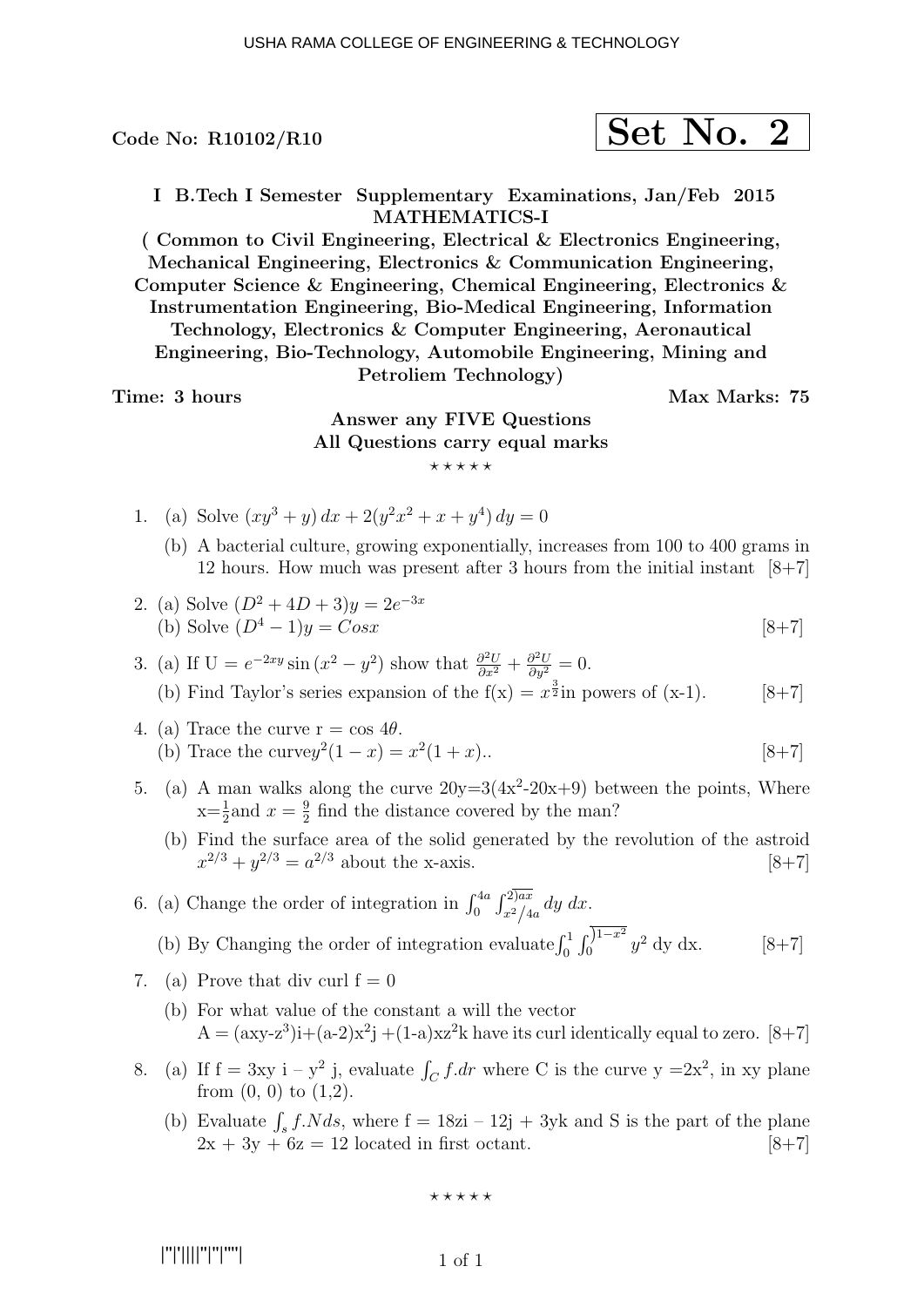$$
\fbox{Set No. 3}
$$

I B.Tech I Semester Supplementary Examinations, Jan/Feb 2015 MATHEMATICS-I

( Common to Civil Engineering, Electrical & Electronics Engineering, Mechanical Engineering, Electronics & Communication Engineering, Computer Science & Engineering, Chemical Engineering, Electronics & Instrumentation Engineering, Bio-Medical Engineering, Information Technology, Electronics & Computer Engineering, Aeronautical Engineering, Bio-Technology, Automobile Engineering, Mining and Petroliem Technology)

Time: 3 hours Max Marks: 75

# Answer any FIVE Questions All Questions carry equal marks  $***$ \*\*

- 1. (a) Solve  $\frac{dy}{dx} = \frac{x^3 + y^3}{xy^2}$  $xy^2$ 
	- (b) Find the time required for a sum of money to double itself at  $5\%$  per annum compounded continuously? [8+7]

2. (a) Solve 
$$
y^{111} + 6y^{11} + 11y^1 + 6y = e^{2x}
$$
  
\n(b) Solve  $\frac{d^2y}{dx^2} - 2\frac{dy}{dx} + y = xe^x Sin x$  [8+7]

- 3. (a) Expand  $f(x, y) = e^{x+y}$  in the neighborhood of (1,1). (b) If  $u = \sqrt{xy}$  then find all the first and second order partial derivatives of u. [8+7]
- 4. (a) Trace the curve  $x^2(x^2 + y^2) = (x^2 y^2)$ . (b) Trace the curve  $x = \sin \theta$ ,  $y = \sin^2 \theta \cos \theta$ . [8+7]
- 5. Prove that the volume of the solid generated by the revolution about the  $x axis$ of the loop of the curve  $x = t^2, y = t - \frac{1}{3}$  $\frac{1}{3}t^3$  is  $\frac{3\pi}{4}$  $[8+7]$
- 6. (a) Evaluate  $\iint xydxdy$  over the positive Quadrant of the circle  $x^2 + y^2 = a^2$ .
	- (b) Evaluate  $\int \int \int_{v} (xy + yz + zx) dx$  dy dz where V is the region of space bound by  $x = 0, x = 1, y = 0, y = 2, z = 0, z = 3$ . [8+7]
- 7. (a) Find the directional derivative of  $xyz^2 + xz$  at  $(1,1,1)$  in a direction of the normal to the surface  $3x^2y +y = z$  at  $(0,1,1)$ .
	- (b) Show that the vector  $(x^2-yz)$  i +  $(y^2-zx)j + (z^2-xy)k$  is irrotational and find its scalar potential.  $|8+7|$
- 8. (a) Let C be the circle  $x^2 + y^2 = 4$ , oriented counterclockwise. Use Green's Theorem to evaluate the following integral  $\oint_c (\cos(y^2) - y^3) dx + x^3 dy$ 
	- (b) Compute  $\oint_s (ax^2 + by^2 + cz^2) dS$  over the sphere  $x^2 + y^2 + z^2 = 1$ . [8+7]

 $***$ \*\*